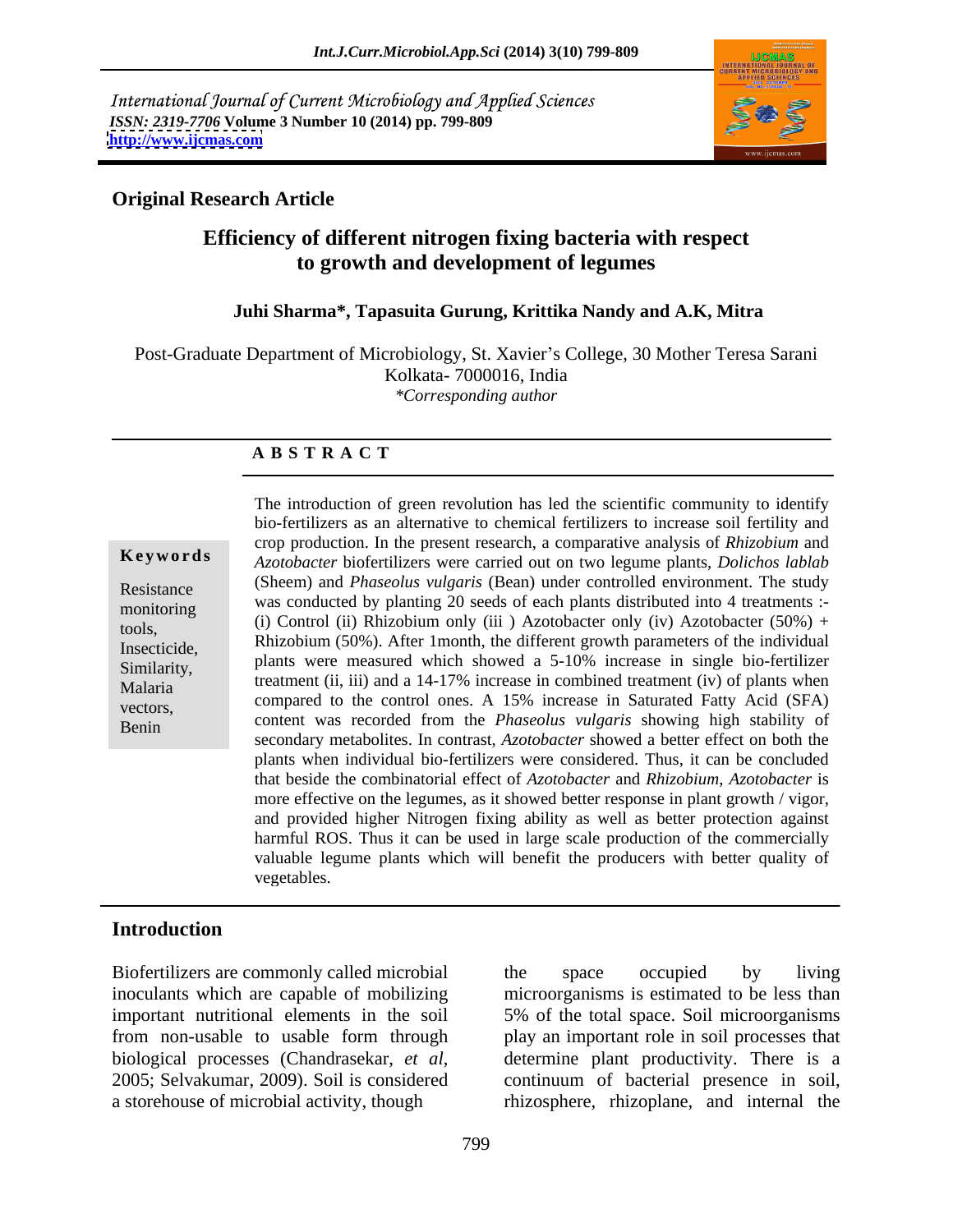plant tissues. Bacteria living in the soil are root exudates for their survival. Some bowever, have no toxic effects. improving growth restricting conditions interactions among the rhizosphere, the roots processes. For the last one-decade, crop yield by 10-50%. They are cheaper, pollution free, based on renewable energy purposes: (1) microbial products are

provide in addition to nitrogen certain growth promoting substances like hormones, or the environment (Wua et al. 2004). vitamins, amino acids, etc., crops have to be provided with chemical fertilizers repeatedly to replenish the loss of nitrogen utilized for crop growth. On the other hand biofertilizers supply the nitrogen continuously throughout the entire period of crop growth in the field 1) The commercially available under favorable conditions. Continuous use biofertilizer Rhizobium and of chemical fertilizers adversely affects the Azotobacter from PUSA, New soil structure whereas biofertilizers when Delhi was used for the

called free-living as they do not depend on they are toxic at higher doses. Biofertilizers, bacteria support plant growth indirectly, by Biofertilizers are commonly called as either via production of antagonistic mobilizing important nutritional elements in substances or by inducing resistance against the soil from non-usable to usable form by plant pathogens (Tilak *et al*, 2005). The the crop plants through their biological of higher plants and the soil borne biofertilizers are used extensively asan microorganisms have a significant role in ecofriendly approach to minimize the use of plant growth and development. The organic chemical fertilizers, improve soil fertility compounds, released by roots and bacteria, status and for enhancement of crop play an important role in the uptake of production by their biological activity in the mineral nutrient. The hormones produced by rhizosphere (Contra costa, 2003, Patil, the rhizosphere bacteria have direct effects 2010). Chemical fertilizers are expensive; on higher plants. The density of PGPB they disturb the equilibrium of agro- (*Plant Growth Promoting Bacteria*) depends ecosystems and cause pollution to the on the soil status and so the human activities environment. These problems may be (Marianna *et al*, 2005). Biofertilizers can avoided by the use of biofertilizers (Aladd 20-200kg N ha.1 (by fixation), liberate Khiat, 2006). The utilization of microbial growth-promoting substances and increase products has several advantages over sources and also improve soil tilth (Saeed *et* considered safer than many of the chemicals *al*, 2004). now in use; (2) neither toxic substances nor The use of biofertilizers effectively enrich the food chain; (3) self-replication of the soil and cost less than chemical microbes circumvents the need for repeated fertilizers, which harm the environment and application; (4) target organisms seldom deplete non-renewable energy sources. develop resistance as is the case when Biofertilizers have definite advantage over chemical agents are used to eliminate the chemical fertilizers. Chemical fertilizers pests harmful to plant growth; and (5) supply over nitrogen whereas biofertilizers properly developed biocontrol agents are not plant risons. Parentra liveraging the solities are the solitical fertilizers are the solitical fertilizers are the solitical fertilizers of the solitical fertilizers are too to solite the solite source the solite source t however, have no toxic effects. microbial inoculants which are capable of processes. For the last one-decade, conventional chemicals for agricultural purposes:  $(1)$  microbial products microbes themselves will be accumulated in considered harmful to ecological processes or the environment (Wua *et al*, 2004). **Materials and Methods**

## **I.a) Isolation and Identification of** *Rhizobium* **and** *Azotobacter*

1) The commercially available biofertilizer *Rhizobium* and *Azotobacter* from PUSA, New Delhi was used for the experiment.1gm of the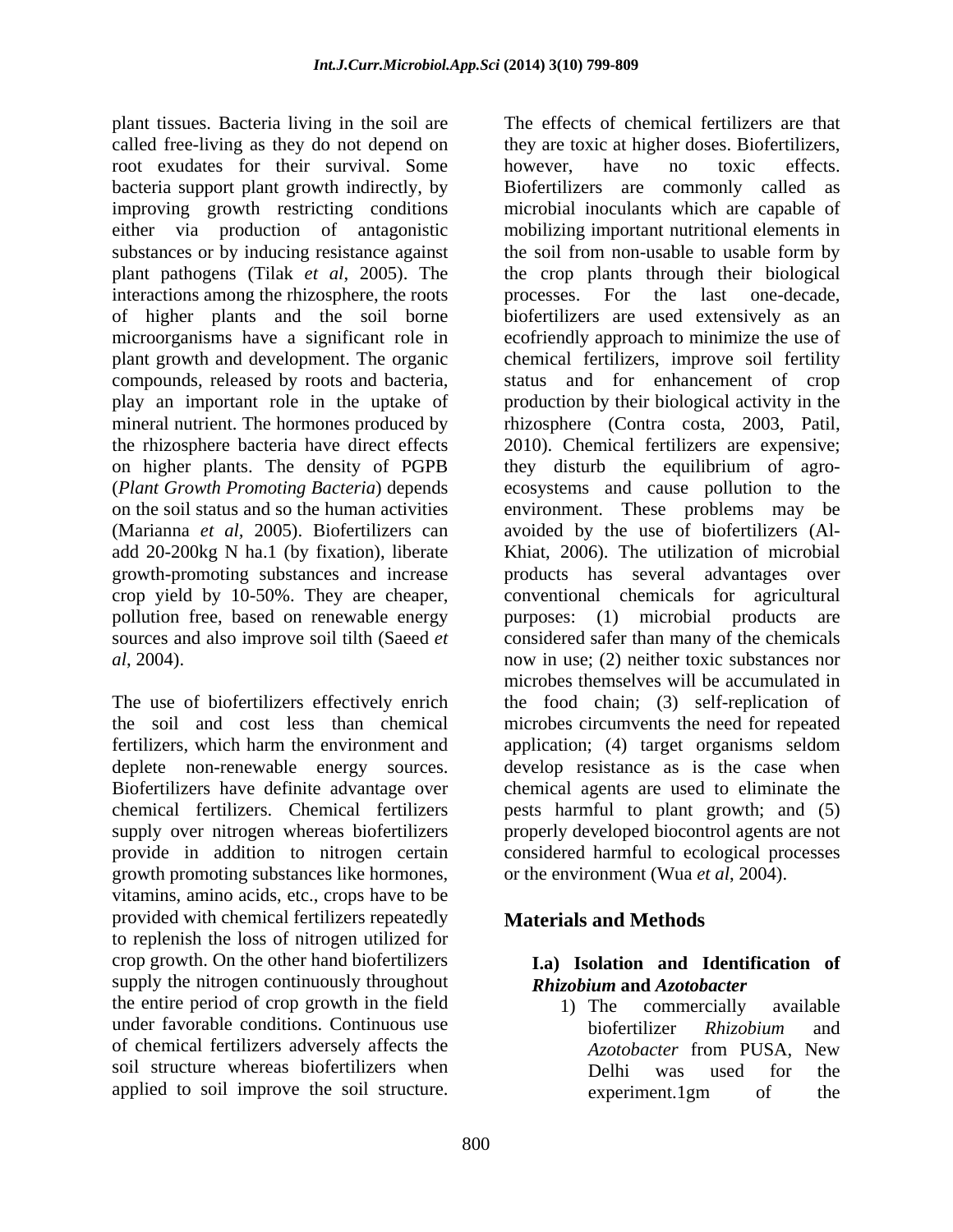media (Yeast extract mannitol

Gram-staining of isolated colony of *Rhizobium* and *Azotobacter* was carried out **II**) **Biochemical**(**Enzymatic**) **Assays** of utilizing the two colonies which appeared **the Crude Extracts of the Plants** on the individual plates of the YEMA (Dolichos lablab and Phaseolus and the Ashby's media plates.  $vulgaris)$ 

24 hours. assays:

Materials required: Plastic glasses, Sand, Soil, Filter paper

Procedure: The present study was carried

- -
	-
	-

- 
- 

biofertilizer was mixed in 10 ml inoculated with the filtrate and sown distilled water.  $\qquad \qquad$  in the soil. in the soil.

- 2) A loopful of the soil solution was 4) The treatments were placed in taken and streaked in YEMA controlled environment and watering was performed regularly.
- agar) for isolation of *Rhizobium* and Ashby's media for isolation beingths were taken for seeds of *Azotobacter* and incubated at inoculated without biofertilizer<br>28<sup>0</sup>C for 24-48 hours. (control) and the seeds inoculated  $28^0C$  for 24-48 hours. (control) and the seeds inoculated **I.b) Gram's staining**  $A$ *zotobacter* and combination of 5) The readings of leaf, stem and root lengths were taken for inoculated without biofertilizer with the filtrate of *Rhizobium*, *Azotobacter* and combination of *Rhizobium* and *Azotobacter*.

## **II)** Biochemical(Enzymatic) **the Crude Extracts** of **(***Dolichos lablab* **and** *Phaseolus vulgaris***)**

**I.c) Motility Test I.e.** The following enzymatic assays were Bacteria were introduced into a semisoft absence of antioxidant activities of the agar medium by performing a stab with an plants. The extracts of the plants were inoculating needle and were incubated for subjected to the following biochemical The following enzymatic assays were performed to test the presence or assays:

## **I.d) Pot Experiment II.a)Determination of Glutathione Reductase (GR) by Spectrophotometric assay**

out in the month of June- August. almost all the abiotic stresses, is due to over 1) The experiment consist of four production of toxic reactive oxygen species treatments of biofertilizers : (ROS) including superoxide ion, hydrogen A = Control (no inoculation). peroxide, and hydroxyl radicals. Plants B = *Rhizobium* only combat the oxidative stress via enzymatic C = *Azotobacter* only and non-enzymatic machinery. Glutathione D =*Azotobacter* (50%) + *Rhizobium* reductase (GR) is one of the potential (50%) enzymes of the enzymatic antioxidant 2) The seeds of sheem and bean were system, which sustains the reduced status of allowed to germinate for 2-3 days. GSH via Ascorbate Glutathione pathway 3) The biofertilizer containing and plays a vital role in maintenance of *Rhizobium* and *Azotobacter* was sulfhydryl (-SH) group and acts as a weighed 1 gm and mixed in 10 ml substrate for glutathione- *S* -transferases. GR distilled water. The solution was is a homodimeric FAD-containing enzyme filtered using a filter paper. The which belongs to the family of NADPH seeds of sheem and bean was dependent oxidoreductases. Oxidative stress, which is associated with dependent oxidoreductases.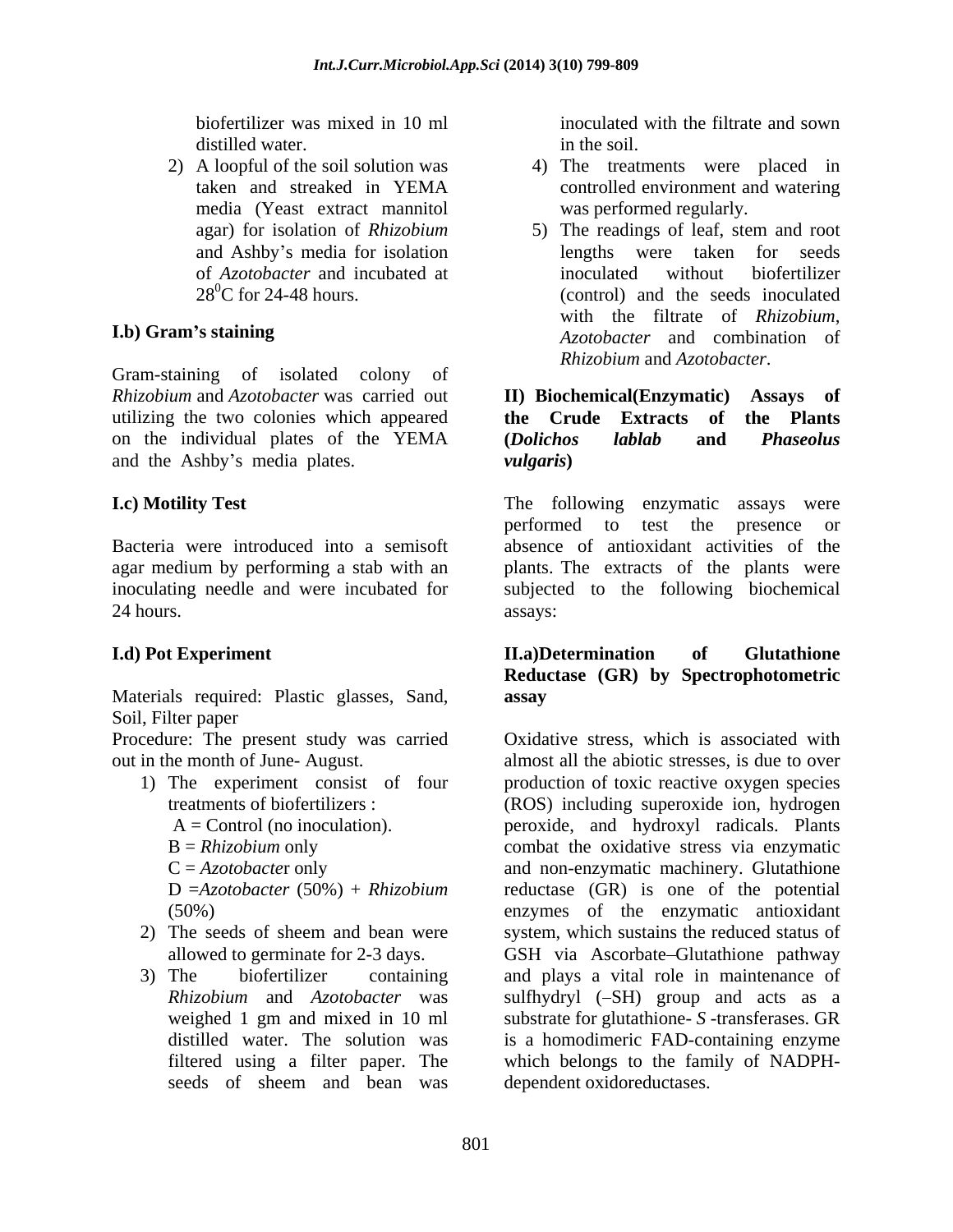Glutathione reductase (GR) was assayed by the method of Smith et al; 1988. PC SHIMADZU, Japan) reading of

- 1) The enzyme was extracted in supernatant was taken for enzyme
- dithiobis  $-2$  nitrobenzoicacid), 0.1 distilled water was added to make up spectophotometric assay a final volume upto 2.9 ml. Reaction
- 3) The increase in absorbance (by the

According to the method of Stern et al containing 2mM EDTA buffer, 1M (2006), reduced glutathione (GSH) was sucrose, 2mM MgCl2, 5mM NaCl (2006), reduced glutathione (GSH) was assayed. assayed. A sample of the sample of the sample of the sample of the sample of the sample of the sample of the sample of the sample of the sample of the sample of the sample of the sample of the sample of the sample

buffer pH 7.6) it was centrifuged at  $2-4$  °C. dilution1:32). extract.

- 2) The spectrophotometric (UV 2401 absorbance was taken at 415nm.
- extraction buffer (0.1M potassium 3) By comparing the absorbance with phosphate buffer-pH 7.5). After extraction, it was centrifuged at concentration, results were presented 12,000 r.p.m at 4<sup>o</sup>C for 10 min. The in mM of reduced glutathione 3) By comparing the absorbance with standard curve of glutathione in mM of reduced glutathione produced /mg of total protein.

assay. (Reduced glutathione interacts with 5-5'- 2) In the reaction 2.9 ml assay mixture, dithiobis (2-nitrobenzoic acid) (DTNB) to 1 ml of 0.2 M potassium phosphate form the colored product 2-nitro-5buffer (pH 7.5) containing 1 mM EDTA, 3 mM DTNB  $(5, 5 - 415)$  nm.) form the colored product 2-nitro-5 thiobenzoic acid, which was measured at 415 nm.)

### ml of 2 mM NADPH, 0.1 ml enzyme **II.c**) **Determination** of **Superoxide** extract were added and finally **Dismutase** (SOD) activity by **II.c**) **Determination of Superoxide Dismutase (SOD) activity by spectophotometric assay**

was initiated by adding 0.1 ml of 2 Detection of SOD in samples is mM GSSG (oxidized glutathione). achieved by the aerobic photoreduction formation of reduced glutathione- extracts from all the embryo samples GSH) at 412 nm was recorded at were assayed for SOD activity 25ºC over a period of 5 min photochemically using the assay system spectrophotometrically. consisting of methionine, riboflavin and **II.b) Determination of reduced**  Beaucchamp and Fridovich (1971). Detection of SOD in samples is NBT (nitrobluetetrazolium). Crude were assayed for SOD activity nitrobluetetrazolium (NBT) as described by

- **glutathione content by by glutathione content by content by content by content by content by content by content by content by content by content by content by content by content by content by spectrophotometric assay** stocks by grinding in 2 ml of 0.1 M 1) After extraction in extraction ME). The homogenate was buffer,(50 mM sodium phosphate 1) SOD was extracted from all the stocks by grinding in 2 ml of 0.1 M potassium-phosphate buffer (pH 7.8) containing 2mM EDTA buffer, 1M sucrose, 2mM MgCl2, 5mM NaCl and  $3mM$   $\beta$ -mercapto ethanol ( $\beta$ -ME). The homogenate was centrifuge at 15,000 rpm for 30min at  $2-4$  °C.
	- at 6000 rpm for 15 min. 5 µL of 2) Salting out of the appropriate protein supernatant was diluted as 1:2 fraction was done by making the with 5% SSA i.e. 5-sulfosalicylic supernatant to 30-90% (NH4)2SO4 acid dihydrate solution, further (w/v). The precipitate thus obtained diluting to 1:2 with 400mM sodium carbonate, and 1:8 with phosphate-<br>extraction buffer (without  $\beta$ -ME) EDTA dilution buffer (total and used as the crude enzyme supernatant to 30-90% (NH4)2SO4 was dissolved in 0.5ml of extraction buffer (without  $\beta$ -ME) extract.
		- 3) The absorbance was taken at 632.8 nm spectrophotometrically .Enzyme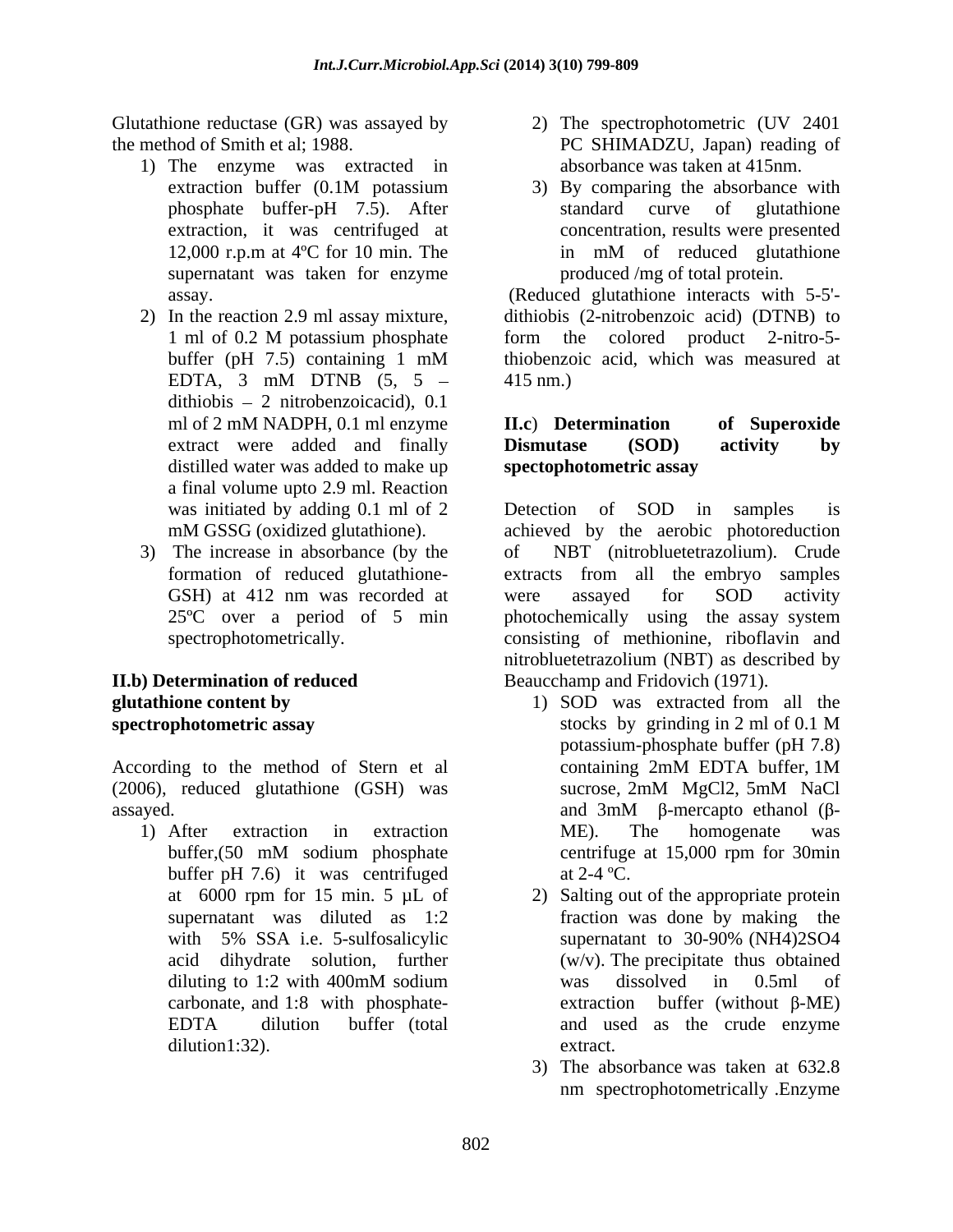## **II.d) Determination of Catalase (CAT)**

Catalase was assayed according to the volume) contained 50mM Hepes pH 8, modified method of Chance and Maehly, 2.5mM MgCl2, 0.5mM 1955. The catalase activity was expressed in phosphoenolpyruvate, 0.2mM NADH, units, where one unit of CAT converts one  $\frac{1}{1.1}$  U pyruvate kinase, 2.3U lactate  $\mu$ mol of H 2 O 2 equivalence/min /mg of dehydrogenase, 11mM NaHCO3,

- phosphate buffer  $(pH 7.0)$  5) The mixture was pre-incubated for 10 supernatant was taken for catalase
- 2) 3ml of reaction mixture contained 50mM phosphate buffer  $(pH 7.0)$ ,  $\bf{p}_{\text{osculation}}$ 15mM H2O2 and 75 µg of crude enzyme extract. The decrease in H<sub>2</sub>  $\overline{I}$  a) The Aratchester extension expressed  $O<sub>2</sub>$  by virtue of its decomposition spectrophotometrically.

# **II.e) Determination Of Acetyl CoA**

- 1) The enzyme is extracted (according to  $\frac{ap$  peared negative. modified method of Matshuhashi, 1969) in 0.1M Tris-HCl buffer pH  $8.0$
- 2) The supernatant was precipitated with 35-40% (NH  $_4$ )<sub>2</sub> SO<sub>4</sub> saturation.
- activity was expressed in terms of 3) The pellet was finally re-suspended in change in absorbance $(A)$  of the  $1 \text{ ml}$  of buffer containing  $0.1M$ samples at 632.8nm /min/mg of Tricine-KOH pH 8.0, 2.5mM MgCl2, total protein. 50mM KCl, 1mM DTT. 1 ml of buffer containing 0.1M Tricine-KOH pH 8.0, 2.5mM MgCl2,
- **activity by spectrophotometric assay** performed according to Matsusashi, total protein.  $1 \text{m} \text{M}$  ATP,  $0.5 \text{m} \text{M}$  DTT,  $0.03\%$  (v/v) 1) Catalase was extracted from  $\sum_{n=1}^{\infty}$  DMSO and  $\approx$ 3110 protein containing sample in  $50 \text{mM}$  potassium crude extract 4) The spectrophotometric (UV 2401 PC SHIMADZU, Japan) assay was 1969. The reaction mixture (200 ul volume) contained 50mM Hepes pH 8, 2.5mM MgCl2, 0.5mM phosphoenolpyruvate, 0.2mM NADH, 1.1 U pyruvate kinase, 2.3U lactate dehydrogenase, 11mM NaHCO3, 1mM ATP, 0.5mM DTT, 0.03% (v/v) DMSO and  $\sim 3\mu$ g protein containing crude extract.
	- containing  $2mM$  EDTA,  $2mM$   $\qquad \qquad \text{min at } 30 \text{ oC}$  The reaction was started MgCl2, 3mM NaCl and 10mM  $\beta$ -<br>by the addition of acetyl-coA. The ME. The extraction was centrifuged time-dependent decrease in 340nm at  $10,000$  r.p.m for 10 min and the  $\frac{1}{2}$  absorbance (absorbance of NADH) assay. **initial reaction velocity**. 5) The mixture was pre-incubated for 10 min at 30oC. The reaction was started by the addition of acetyl-coA. The time-dependent decrease in 340nm absorbance (absorbance of NADH) was monitored and used to calculate

## **Results and Discussion**

by catalase was followed as the  $\frac{a_0}{b_0}$  as  $\frac{b_1}{c_0}$  and  $\frac{b_2}{c_0}$  and  $\frac{b_1}{c_0}$  and  $\frac{b_2}{c_0}$  and  $\frac{b_1}{c_0}$ . decline in absorbance at  $25 \text{ °C}$  at the Asilog areas declined and  $Nn_z$  $240$ nm measured  $240$ nm measured  $240$ nm  $240$ nm  $240$ nm  $240$ nm  $240$ nm  $240$ nm  $240$ nm  $240$ nm  $240$ nm  $240$ nm  $240$ nm  $240$ nm  $240$ nm  $240$ nm  $240$ nm  $240$ nm  $240$ nm  $240$ nm  $240$ nm  $240$ nm  $240$ nm  $240$ nm  $240$ nm  $24$ **I.a)** The *Azotobacter* colonies appeared as flat, soft, milky and mucoid in texture on the Ashby s media and *Rhizobium* colonies appeared pinkish and gummy on YEMA plate.

**carboxylase activity by** showed four shaped cens fed in color hence it is Gram negative. Azotobacter **spectrophotometric assay**<br>
<sup>1</sup> appeared oval shaped and are Gram **I.b)** On Gram staining, *Rhizobium*  showed rod shaped cells red in color hence it is Gram negative. *Azotobacter* appeared oval shaped and are Gram negative.

 $\frac{1}{20m}$  beta  $\frac{1}{20m}$  beta  $\frac{1}{20m}$  beta  $\frac{1}{20m}$  beta  $\frac{1}{2000}$  beta  $\frac{1}{2000}$  beta  $\frac{1}{2000}$  beta  $\frac{1}{2000}$  beta  $\frac{1}{2000}$  beta  $\frac{1}{2000}$  beta  $\frac{1}{2000}$  beta  $\frac{1}{2000}$  beta  $\frac{1}{200$ mercaptoethanol, 1mM EDTA, 0.5%  $Triton-X$  100, 1mM benzamidine, the partial have ingrated away from  $10 \text{m}$ M MgCl2,  $20\%$  Glycerol. The the state including and including the medium. extract is centrifuged at 27,500g for Rhizobium and Azotobacter both  $\frac{30 \text{ min at 80 C}}{20 \text{ min at 80 C}}$  at  $\frac{27,500 \text{ g}}{20 \text{ min at 80 C}}$  migrated away from stab line; hence **I.c)** After incubation, motility was determined by examining whether or not the bacteria have migrated away from the stab line and throughout the medium. *Rhizobium* and *Azotobacter* both they were motile.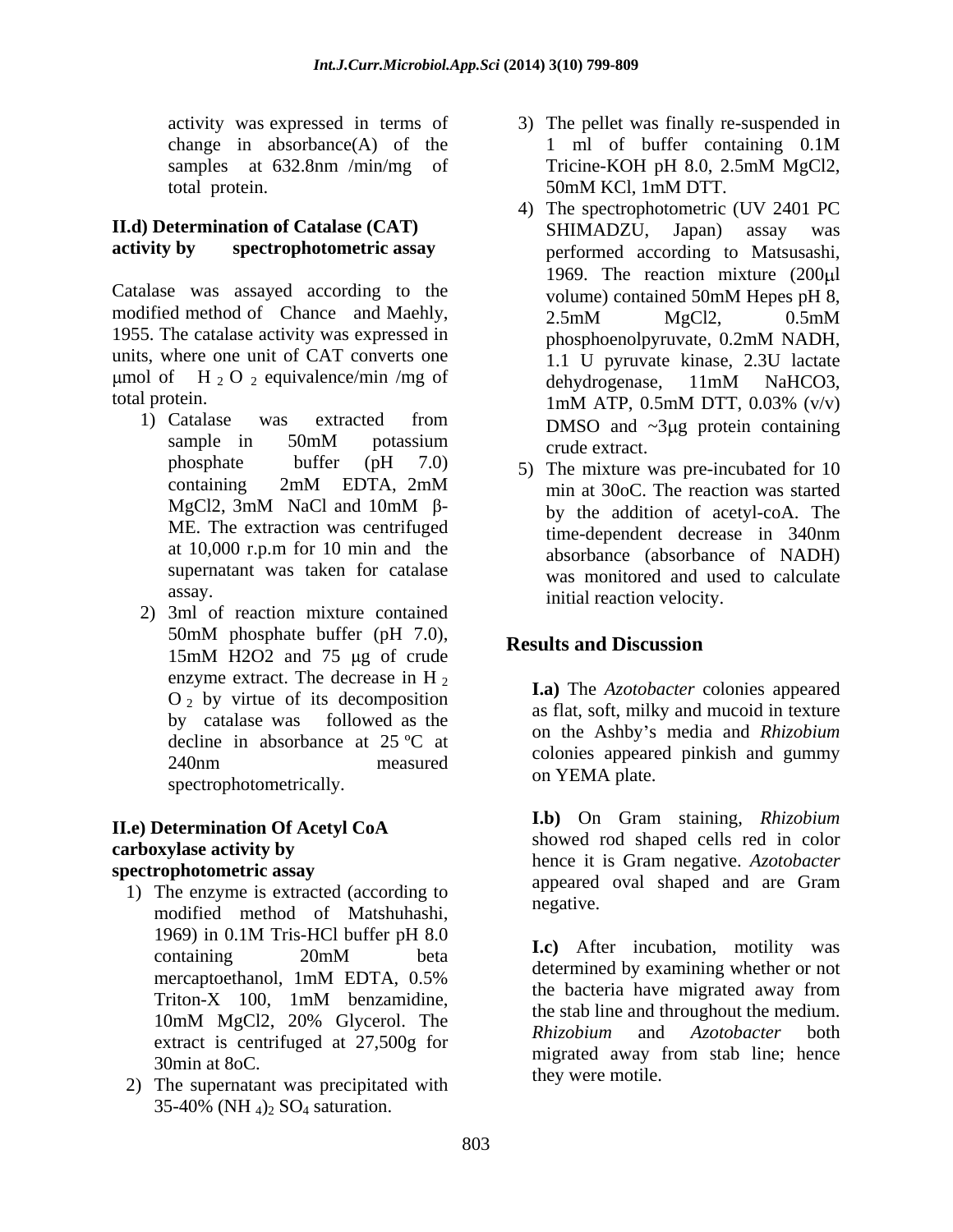The results thus obtained indicate that comparatively higher concentrations of all both the biofertilizers(*Rhizobium* and the four ROS scavenging enzymes( II *Azotobacter*) had significant effects on a,b,c,d,e). But this effect was the growth of both the experimental legume plants *Phaseolus vulgaris* and *Dolichos lablab*.But this effect was biofertilizers which also held true in case magnified when the two were used together. The leaf, stem and root lengths Rhizobium and Azotobacter were increased from 2.4cm, 9.8cm and 3.2cm agonistic in nature and this relationship to 4.4cm, 23.3cm and 8cm respectively in led to not only a significant increment case of *Phaseolus vulgaris (*Bean) and of all the ROS scavenging enzymes but from 2.8cm,16.7cm and 2.5cm to also to the promotion of growth in the 5.8cm,45.3cm and 5.5cm incase of the plants under stressed circumstances. But *Dolichos lablab* (Sheem). But compared to *Rhizobium, Azotobacter* was more fruitful as a potential biofertilizer when the two found that *Azotobacter* containing plants were used individually incase of both the had comparatively greater concentrations plants(I.d and graphs I and II).

The enzymatic assays revealed that of the plants. compared to *D.lablab, P.vulgaris* had

a,b,c,d,e). But this effect was comparatively more pronounced incase of the combined treatment of the of *D. lablab*. Thus we conclude that *Rhizobium* and *Azotobacter* were if the efficacy of the individual biofertilizers were to be assessed, it was of the scavenging enzymes which contributed to the all-round development of the plants.

|  | A) For <i>Dolichos lablab</i> (Sheem) (All lengths measured in cm) |  |
|--|--------------------------------------------------------------------|--|
|--|--------------------------------------------------------------------|--|

| Treatment     | <b>Leaf Length</b> | Stem Length | <b>Root Length</b> |
|---------------|--------------------|-------------|--------------------|
| Control       | ້⊷                 |             |                    |
| Rhizobium     |                    |             |                    |
| Azotobacter   |                    |             |                    |
| $Rhizo + Azo$ | $\cup \cdot \cup$  |             |                    |



**Fig.I** Graph elucidating the individual and combinatorial effects of the biofertilizers on the leaf,stem and root growth of the seedlings of *Dolichos lablab*(Sheem)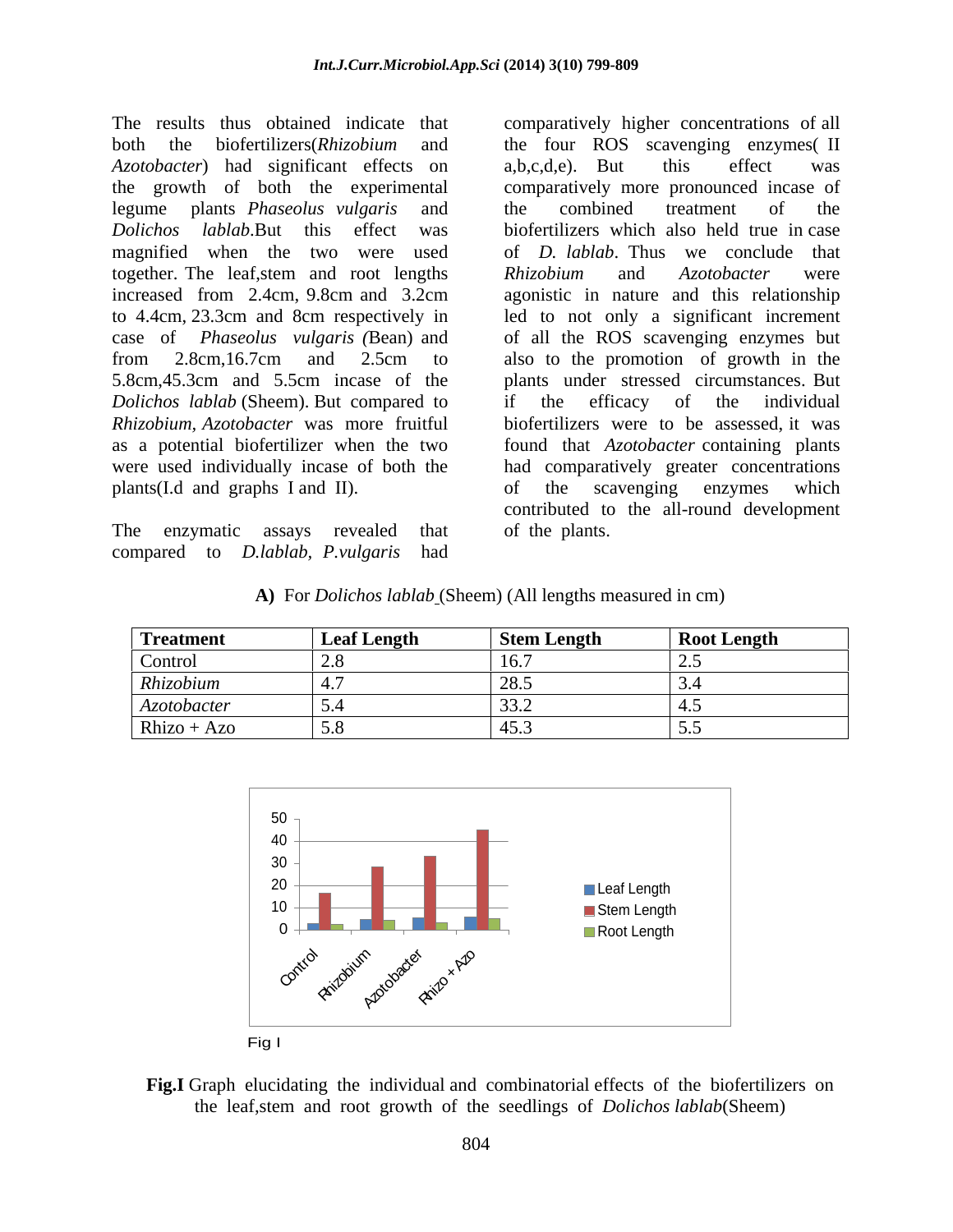| <b>Treatment</b> | Leaf   | <b>Stem</b>  | <b>Root</b>     |
|------------------|--------|--------------|-----------------|
|                  | Length | $Length$ .   | Length          |
| Control          | 2.4    | 9.8          | $\cup$ . $\sim$ |
| Rhizobium        |        | 152<br>1 J.Z |                 |
| Azotobacter      | 4.2    | 18.5         | 4.4             |
| $Rhizo + Azo$    | 4.4    | 23.3         |                 |

**B)** For *Dolichos lablab* (Sheem) (All lengths measured in cm)



Fig.II Graph elucidating the individual and combinatorial effects of the biofertilizers on the leaf,stem and root growth of the seedlings of *Phaseolus vulgaris*(Bean)

| <b>BIOFERTILIZER</b>    | Glutathione                        |
|-------------------------|------------------------------------|
|                         | Reductase                          |
|                         | (Mg of total protein)              |
| Control                 | $\sim$ $\sim$ $\sim$<br>$v.\Delta$ |
| Rhizobium               | $\sim$ $\sim$<br>0.34              |
| Azotobacter             | U.44                               |
| $Rhizobium+Azotobacter$ | 0.52                               |

- **II. Biochemical (Enzymatic) Assays a) Glutathione Reductase (GR**) For *Dolichos lablab* (Shem)
	-

For *Phaseolus vulgaris* (Bean)

| <b>BIOFERTILIZER</b>         | <b>Glutathione</b>    |
|------------------------------|-----------------------|
|                              | Reductase             |
|                              | (Mg of total protein) |
| Control                      | 0.17                  |
| Rhizobium                    | 0.39                  |
| Azotobacter                  | 0.49                  |
| $Rhizobium+Azotobacter$ 0.58 |                       |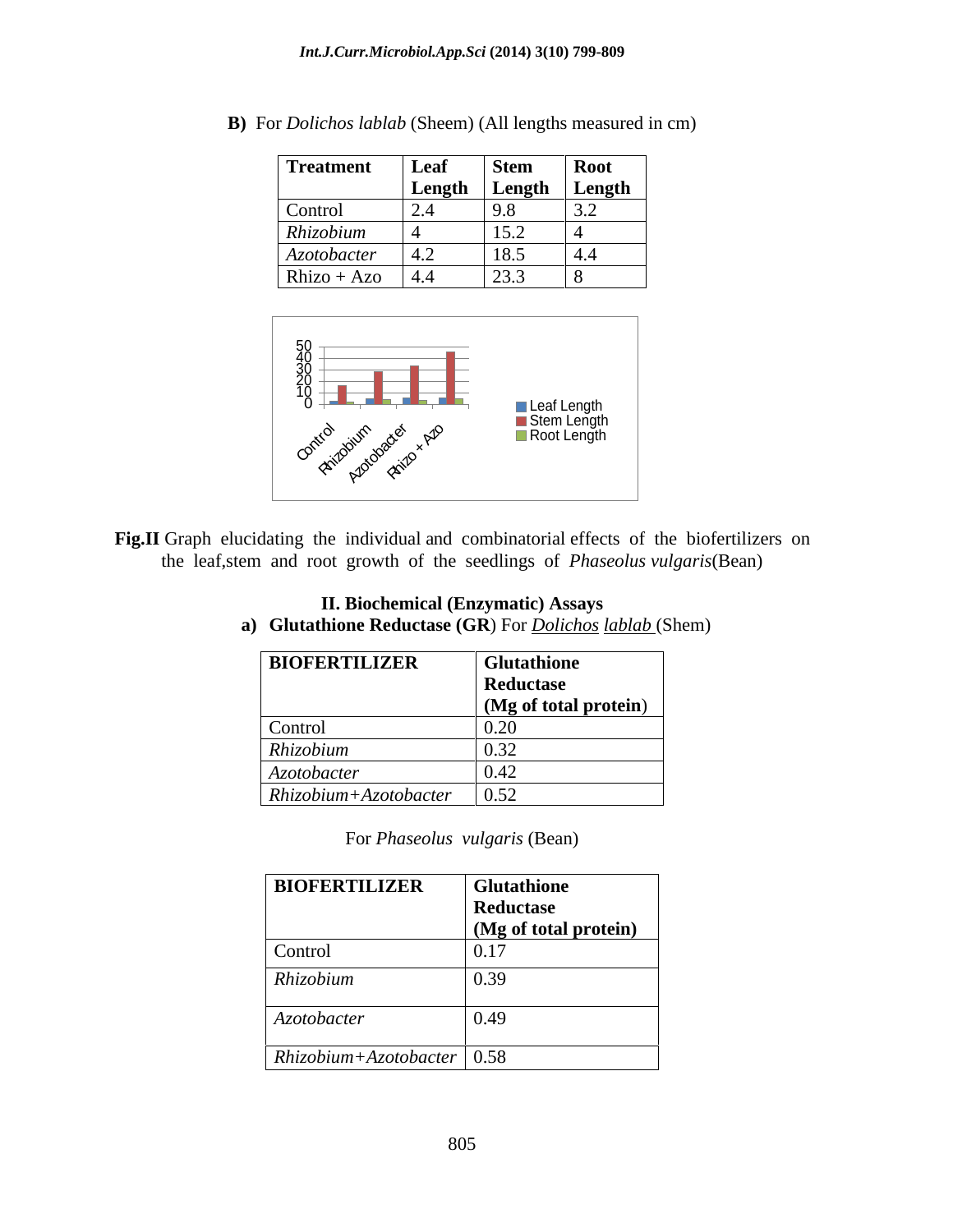## **II.b) REDUCED GLUTATHIONE CONTENT** For *Dolichos lablab* (Sheem)

| <b>BIOFERTILIZER</b>        | <b>Total Reduced</b><br>$\vert$ Glutathione(Mg of $\vert$<br>total protein) |
|-----------------------------|-----------------------------------------------------------------------------|
| Control                     | 0.02                                                                        |
| Rhizobium                   | 0.09                                                                        |
| Azotobacter                 | 0.15                                                                        |
| $Rhizobium+Azotobacter$ 0.2 |                                                                             |

For *Phaseolus vulgaris*(Bean)

| <b>BIOFERTILIZER</b>    | <b>Total Reduced</b><br>$\vert$ Glutathione(Mg of $\vert$<br>total protein) |
|-------------------------|-----------------------------------------------------------------------------|
| Control                 | 0.01                                                                        |
| Rhizobium               | 0.089                                                                       |
| Azotobacter             | 0.18                                                                        |
| $Rhizobium+Azotobacter$ | $\vert 0.25 \vert$                                                          |

## **IIc) SUPEROXIDE DISMUTASE (SOD)**

For *Dolichos lablab*(Sheem)

| <b>BIOFERTILIZER</b>    | Net SOD             |
|-------------------------|---------------------|
|                         | <b>Activity</b> (Mg |
|                         | of total            |
|                         | protein)            |
| Control                 | 0.12                |
| Rhizobium               | 0.29                |
| Azotobacter             | 0.36                |
| $Rhizobium+Azotobacter$ | 0.79                |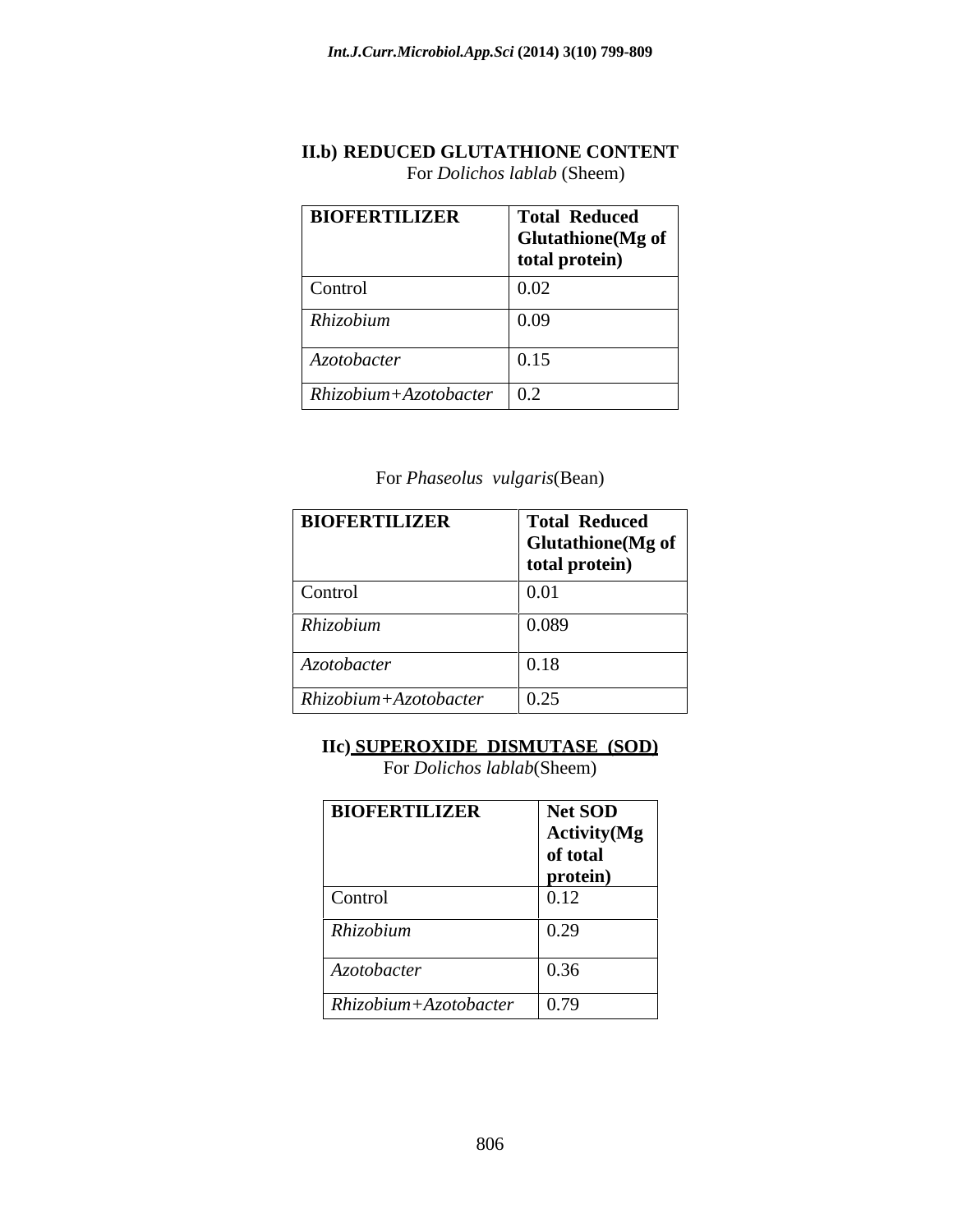| <b>BIOFERTILIZER</b>    | <b>Net SOD</b>  |
|-------------------------|-----------------|
|                         | <b>Activity</b> |
|                         | (Mg of total    |
|                         | protein)        |
| Control                 | 0.09            |
| Rhizobium               | 0.37            |
| Azotobacter             | 0.45            |
| $Rhizobium+Azotobacter$ | 0.86            |

## For *Phaseolus vulgaris* (Bean)

## **II.d) CATALASE(CAT) ACTIVITY**

For *Dolichos lablab* (Sheem)

| <b>BIOFERTILIZER</b>         | <b>Total</b><br>Catalase/CAT<br>activity (mg of |
|------------------------------|-------------------------------------------------|
|                              | total protein)                                  |
| Control                      | 0.05                                            |
| Rhizobium                    | 0.1                                             |
| Azotobacter                  | 0.25                                            |
| $Rhizobium+Azotobacter$ 0.29 |                                                 |

For *Phaseolus vulgaris* (Bean)

| <b>BIOFERTILIZER</b>         | <b>Total</b>     |
|------------------------------|------------------|
|                              | Catalse/CAT      |
|                              | activity (mg of  |
|                              | total protein)   |
| Control                      | $\mid 0.08 \mid$ |
| Rhizobium                    | 0.15             |
| Azotobacter                  | 0.27             |
| $Rhizobium+Azotobacter$ 0.39 |                  |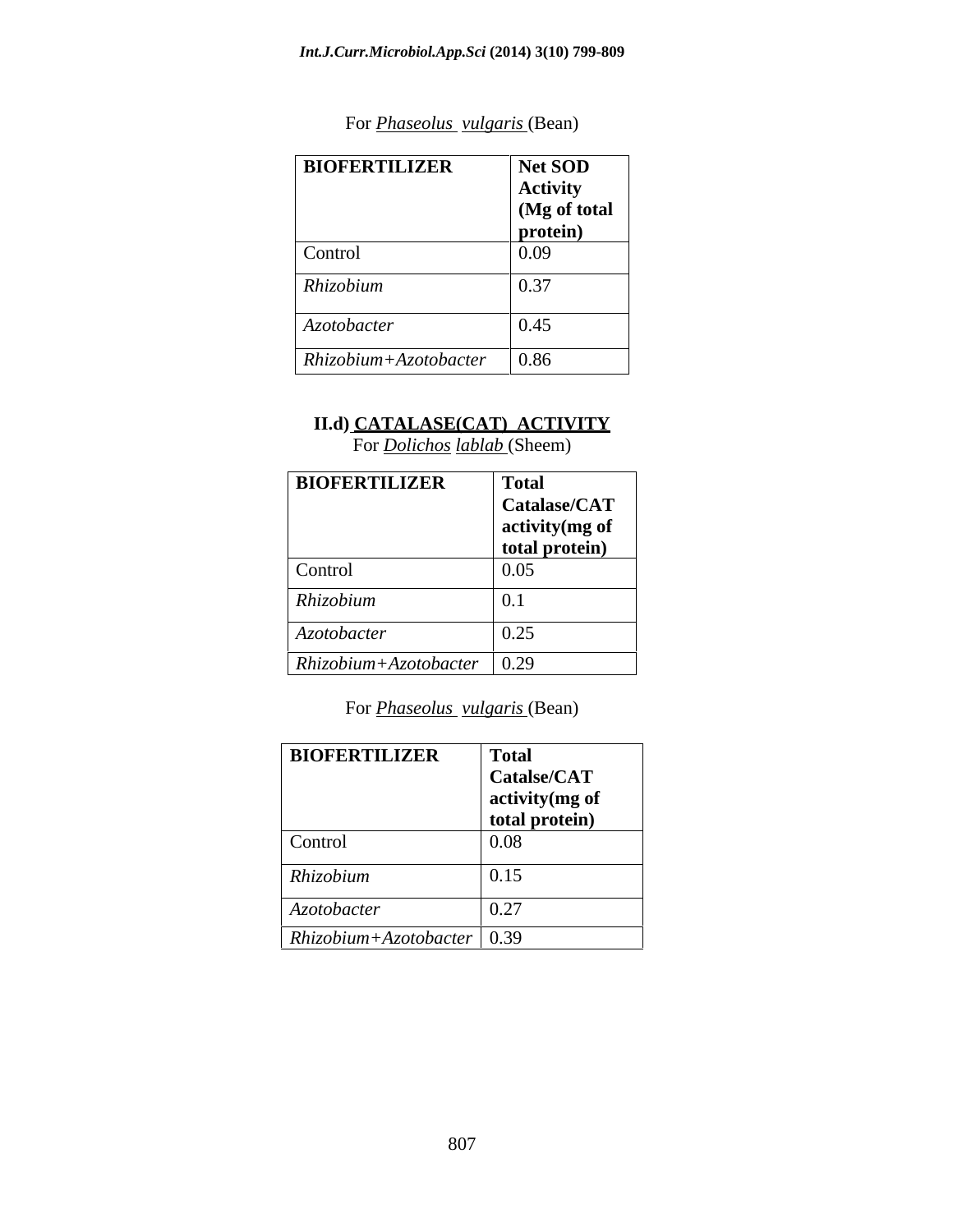| <b>BIOFERTILIZER</b>    | Net Acetyl CoA  |
|-------------------------|-----------------|
|                         | Activity (Mg of |
|                         | total protein)  |
| Control                 | 0.02            |
| Rhizobium               | 0.1             |
| Azotobacter             | 0.4             |
| $Rhizobium+Azotobacter$ | $\vert$ 0.18    |

## **II.e) ACETYL CoA CARBOXYLASE ACTIVITY**

For *Dolichos lablab* (Sheem)

| $\overline{\phantom{a}}$<br>For <i>Phaseolus</i><br>$\sqrt{2}$<br>' Rean-<br>vulgaris<br>DU GIL |
|-------------------------------------------------------------------------------------------------|
|                                                                                                 |

| <b>BIOFERTILIZER</b>    | Net Acetyl CoA         |
|-------------------------|------------------------|
|                         | <b>Activity</b> (Mg of |
|                         | total protein)         |
| Control                 |                        |
| Rhizobium               |                        |
| Azotobacter             | <b>V.42</b>            |
| $Rhizobium+Azotobacter$ | 0.29                   |

- Kroeger JK,Zarzycki J,Fuchs G: A spectrophotometric assay for (2013)
- Rosa Elia Figueroa-Balderas, fertiliser on yield of New Dry October 2006 vol. 142 no. 2
- Amir Vahda Tirad and Ezatolah

**References** Antioxidant System in Seedling Antioxidant System in Seedling Stage of Barley. Pakistan Journal of Biological Science (2013)

- measuring acetyl-coenzyme A Mbugua, G.W., S.M.Wachiuri, J carboxylase: Analytical Karoga and J. Kimamira: BiochemistryVolume 411, Effects Of Commercial Issue 1, 1 April2011, Pages 100–105 and triple superphosphate Berenice Garcia Ponce and Bean lines in Central Mario Rocha Hormonal and Kenva. Epsilon (2012) Mbugua, G.W., S.M.Wachiuri, J .Karoga and J. Kimamira: Effects Of Commercial Rhizobium strain inoculants and triple superphosphate fertiliser on yield of New Dry Bean lines in Central Kenya.Epsilon (2012)
- Stress Induction of the Gene Teymur Khandan Bejandi1, Raouf Encoding Common Bean Seyed Sharifii2, Mohammad Acetyl-Coenzyme A Sedghi2, Ali Namvar1: Effects Carboxylase; Plant Physiology of plant density, Rhizobium 609-619 on nodulation, chlorophyll Esfandiari: Effect of Activity (Cicer arietinum L.) Annals of rences<br>
erances<br>
erances<br>
erances<br>
erances<br>
erances<br>
erances<br>
erances<br>
erances<br>
erances<br>
erances<br>
erances<br>
erances<br>
erances<br>
erances<br>
erances<br>
erances<br>
erances<br>
erances<br>
erances<br>
erances<br>
erances<br>
erances<br>
erances<br>
erances of plant density, Rhizobium inoculation and microelements on nodulation, chlorophyll cotent and yield of chickpea (Cicer arietinum L.) Annals of